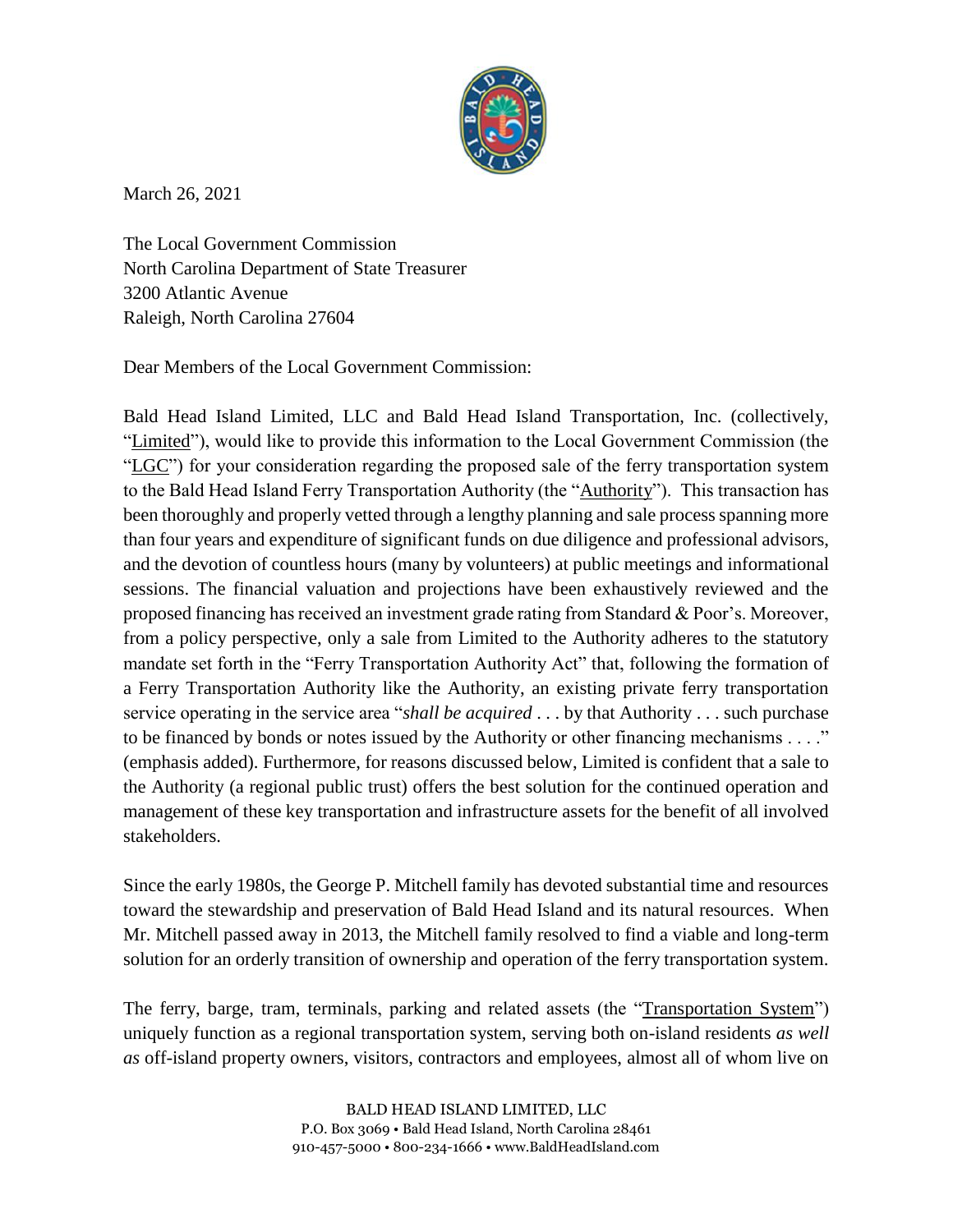the mainland and use the ferry system daily. Recognizing the diverse stakeholders to be served by the Transportation System, the North Carolina General Assembly (after much deliberation and public input) unanimously passed Senate Bill 391 creating an ownership and governance solution that afforded the three local units of government where the assets are situated – the Village of Bald Head Island (the "Village"), the City of Southport and Brunswick County representation on the Authority's Board of Trustees. This structure assures all stakeholders fair representation in the setting of rates, fees, charges, routes and schedules. The Village Council serves and represents its constituency, the permanent residents of Bald Head Island (who constitute less than 10% of the annual ferry ridership); however, the composition of the Board of Trustees of the Authority assures a broader and more balanced representation and a voice for all members of the communities served by the Transportation System.

From the beginning (February, 2017) and through the informational session with the LGC on December 1, 2020, the process for the sale of the Transportation System to the Authority has been collaborative and conducted with substantial involvement and support of the Village. Only recently did Limited learn, by way of a December 15, 2020 letter from the Village to the LGC, of the Village's concern with the Authority's purchase of the Transportation System.<sup>1</sup> Considering the sequence of events over the last four years, as outlined on Schedule 1 attached to this letter, Limited is both surprised and disturbed by the Village's most recent shift from collaborative stakeholder acting through its representatives on the Board of Trustees of the Authority to that of a competitive bidder. $<sup>2</sup>$ </sup>

Limited has received no formal offer to purchase the Transportation System from the Village and Limited does not intend to engage in negotiations with the Village. Limited is convinced, and believes third parties would perceive, that abandoning a transaction with the Authority at this late stage would be inappropriate, irresponsible and in bad faith in the face of the legislation passed by the General Assembly (as signed into law by the Governor of North Carolina) and in light of the amount of time, effort and financial resources expended on the pending transaction. Limited stands ready, willing and able to close the transaction with the Authority, and only the Authority, upon the terms and conditions set forth in the Asset Purchase Agreement finalized and approved by the Authority at its December 8, 2020 meeting. We respectfully request that

 $\overline{a}$ <sup>1</sup> Please note, the December 15, 2020 letter from the Village was sent two weeks *after* the LGC Information Session of December 1, 2020. *Authority working group members that were present at the December 1, 2020 LGC Information Session did not misrepresent the circumstances, context or facts of the situation as has been alleged*.

<sup>&</sup>lt;sup>2</sup> Noteworthy, is the contrast between the Village's position stated in its January 19, 2021 letter to the LGC and that put forth in its March 22, 2021 letter to the LGC. On January 19, 2021, the Village states that "the Village supported the formation of the Authority and believes it is a good structure for the long-term ownership and operation of the transportation system assets." Two months later, in its March 22, 2021 letter to the LGC, the Village declares that the "Village Council is unanimously committed to pursuing the *Village's acquisition* of the Transportation System" and "will work closely with *the Seller***,** *the Authority* and the Local Government Commission to close the transaction quickly." (emphasis added)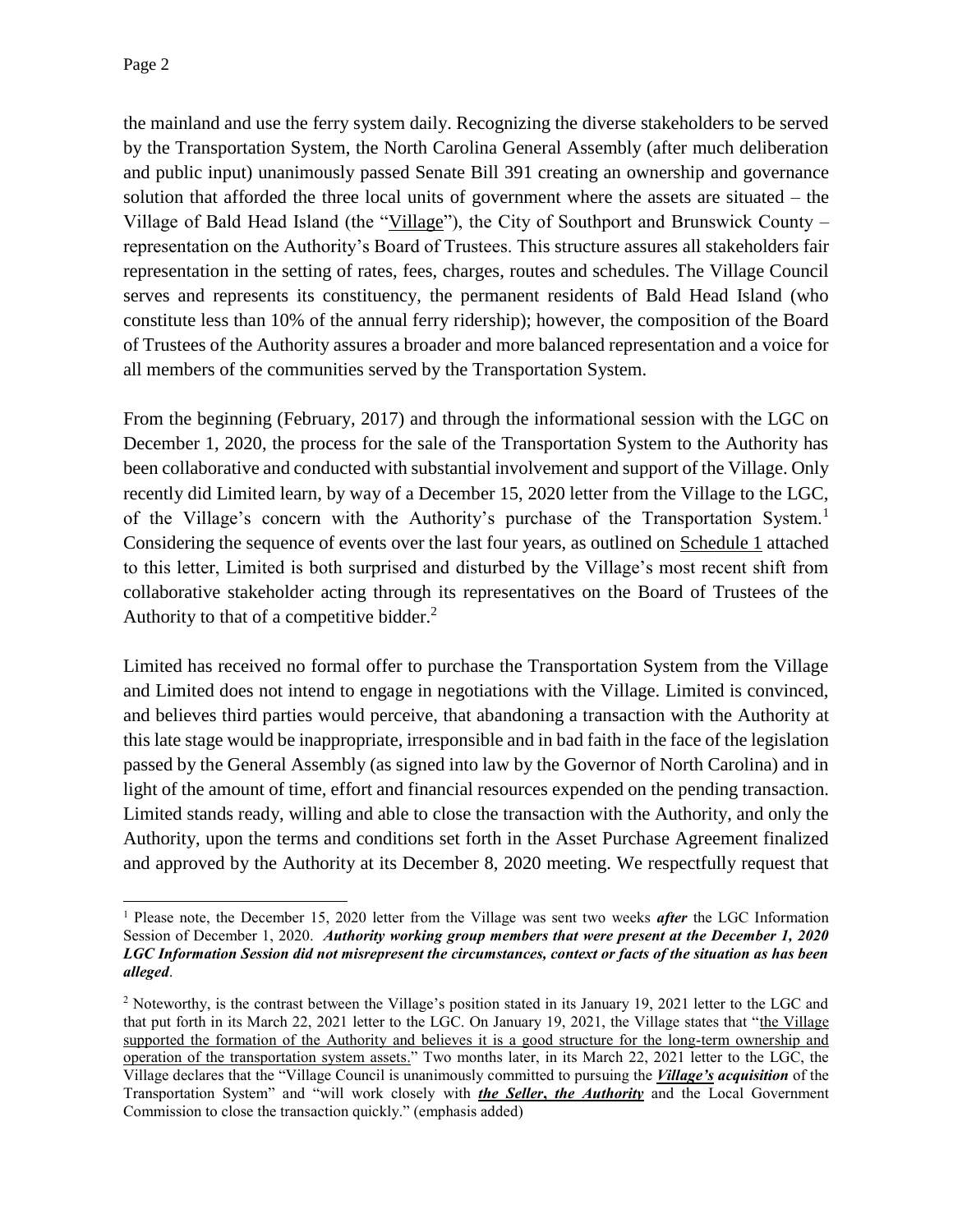the LGC place this matter on its April 13, 2021 agenda for approval of the Authority's public bond financing which, as previously stated, has received an investment grade rating.

We appreciate your time and consideration of this matter.

Sincerely,

Bald Head Island Limited, LLC Bald Head Island Transportation, Inc.

Charles A. Paul, III, CEO Charles A. Paul, III, President

cc: Dale R. Folwell, CPA, Treasurer Sharon Edmundson, Deputy Treasurer Tim Romocki, Director, Debt Management Village of Bald Head Island Council J. Andrew Sayre, Mayor Michael Brown, Mayor Pro Tempore Scott Gardner, Councilor Emily Hill, Councilor Peter Quinn, Councilor K. Christopher McCall, Bald Head Island Village Manager City of Southport Board of Aldermen Joseph P. Hatem, MD, MPH, Mayor, City of Southport Thomas Lombardi, Alderman Karen Mosteller, Alderman Marc Spencer, Alderman Lora Sharkey, Alderman John Allen, Alderman Lowe Davis, Alderman Gordon Hargrove, Southport City Manager Brunswick County Board of Commissioners Randy Thompson, Chairman Mike Forte, Vice Chairman J. Martin (Marty) Cooke, Commissioner Pat Sykes, Commissioner Frank Williams, Commissioner Randell Woodruff, County Manager, Brunswick County Senator William Rabon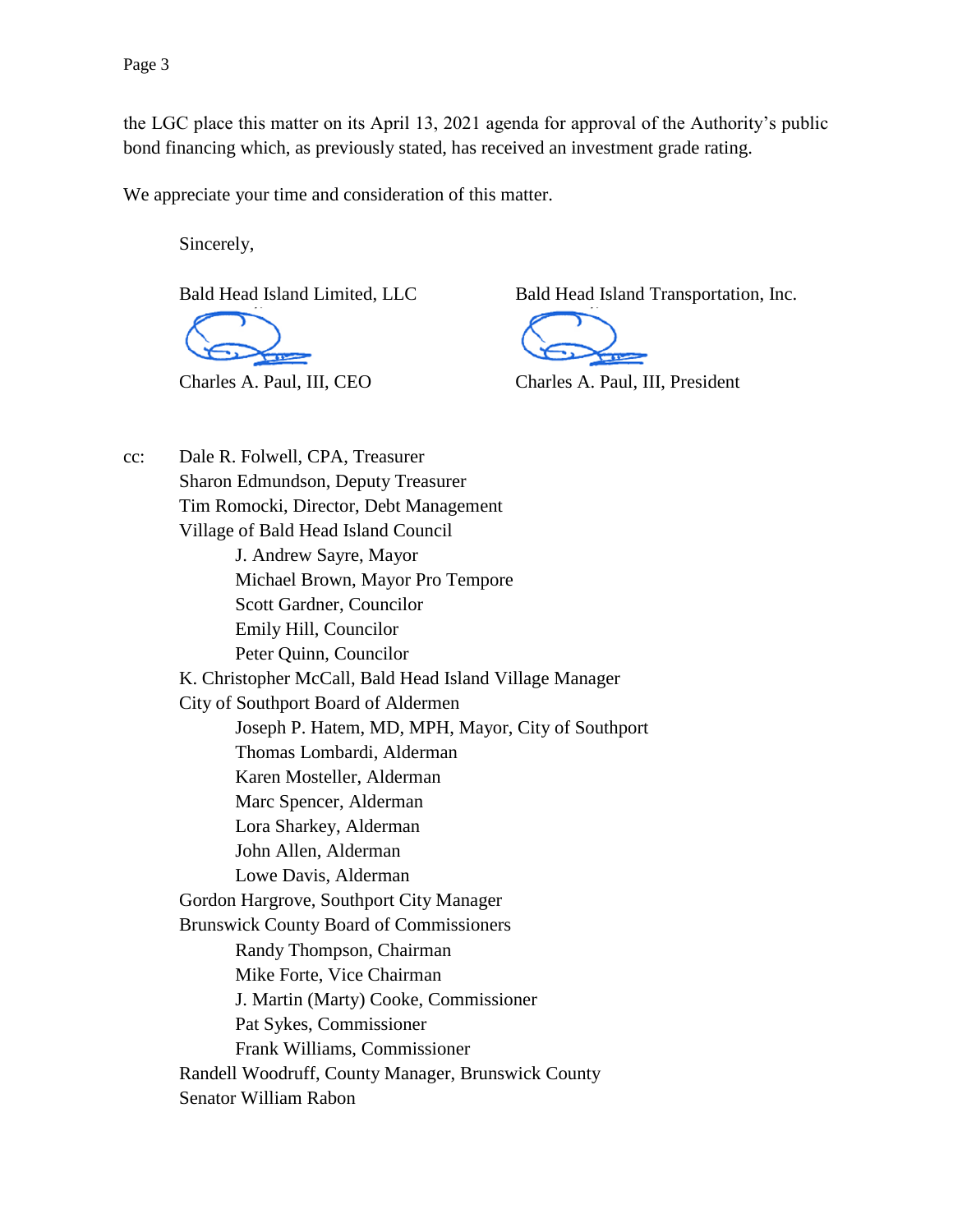Representative Frank Iler Representative Charles W. Miller Bald Head Island Transportation Authority Board of Trustees Susan Rabon, Chair, appointed by NC Governor Robert Howard, Vice Chair, appointed by Brunswick County Landon Zimmer, Secretary, appointed by NCDOT David Jessen, Treasurer, appointed by NC General Assembly Rex Cowdry, Trustee, appointed by NCDOT and resident of Bald Head Island Jed Dixon, Trustee, appointed by NCDOT Paul Cozza, Trustee, appointed by NC General Assembly Jim Powell, Trustee, appointed by City of Southport Mayor J. Andrew Sayre, Trustee, Village of Bald Head Island Mayor Pro Tem Michael Brown, Trustee, Village of Bald Head Island Claude Pope, Trustee, appointed by Village of Bald Head Island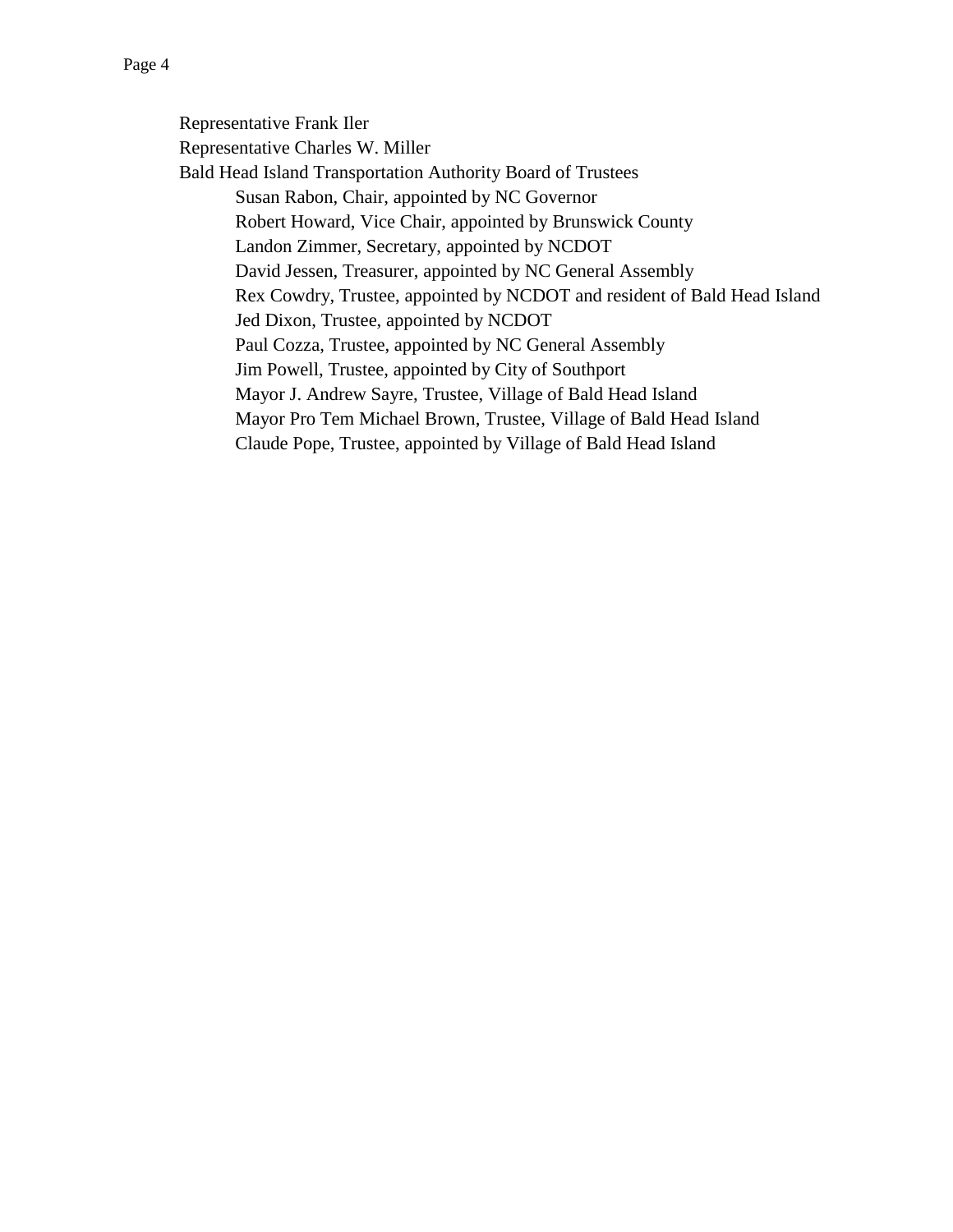## **Schedule 1**

**1. From a very early stage, representatives of the Village, including its legal counsel, were kept informed and provided meaningful and substantive input into the drafting of the legislation and full support for passage of Senate Bill 391 and the eventual formation of the Authority itself. By way of example:**

## **March 2017**

Village's Mayor and Mayor Pro Tem and the Village's counsel meet with representatives of Limited for an informational session and detailed presentation on the current structure and operation of the Transportation System and the benefits of formation and consolidating ownership and operation of the Transportation System under a to-be-formed transportation authority.

## **March 25, 2017**

Counsel to the Village, provides comments and suggested changes to Senate Bill 391 on behalf of the Village.

## **April 2017**

After public notice and hearing, the Village unanimously passes a "Resolution in Support of Creation of a Ferry Transportation Authority" supporting and calling upon the General Assembly to pass Senate Bill 391. Upon the effectiveness of the legislation, the Village further indicated its intent to conduct a public hearing on a Resolution to Form an Authority and have the Village serve as an incorporator.

# **June 7, 2017**

Counsel to the Village drafts Articles of Incorporation of the Ferry Transportation Authority, Bylaws, Public Notice and Concurrent Resolution.

# **August 18, 2017**

After public notice and hearing and providing a timeline, the Village unanimously passes "A Concurrent Resolution Whereby the Village of Bald Head Island, the City of Southport, and the County of Brunswick Signify their Determination to Organize the Bald Head Island Ferry Transportation Authority". Such Resolution, among other things, states that:

**WHEREAS**, the Village, Southport, and Brunswick County are engaging to coordinate and plan for the Authority that will operate a reliable and safe ferry and barge transportation system to transport passengers and freight between Southport and the Village; to provide parking facilities for those passengers on the mainland, and to provide